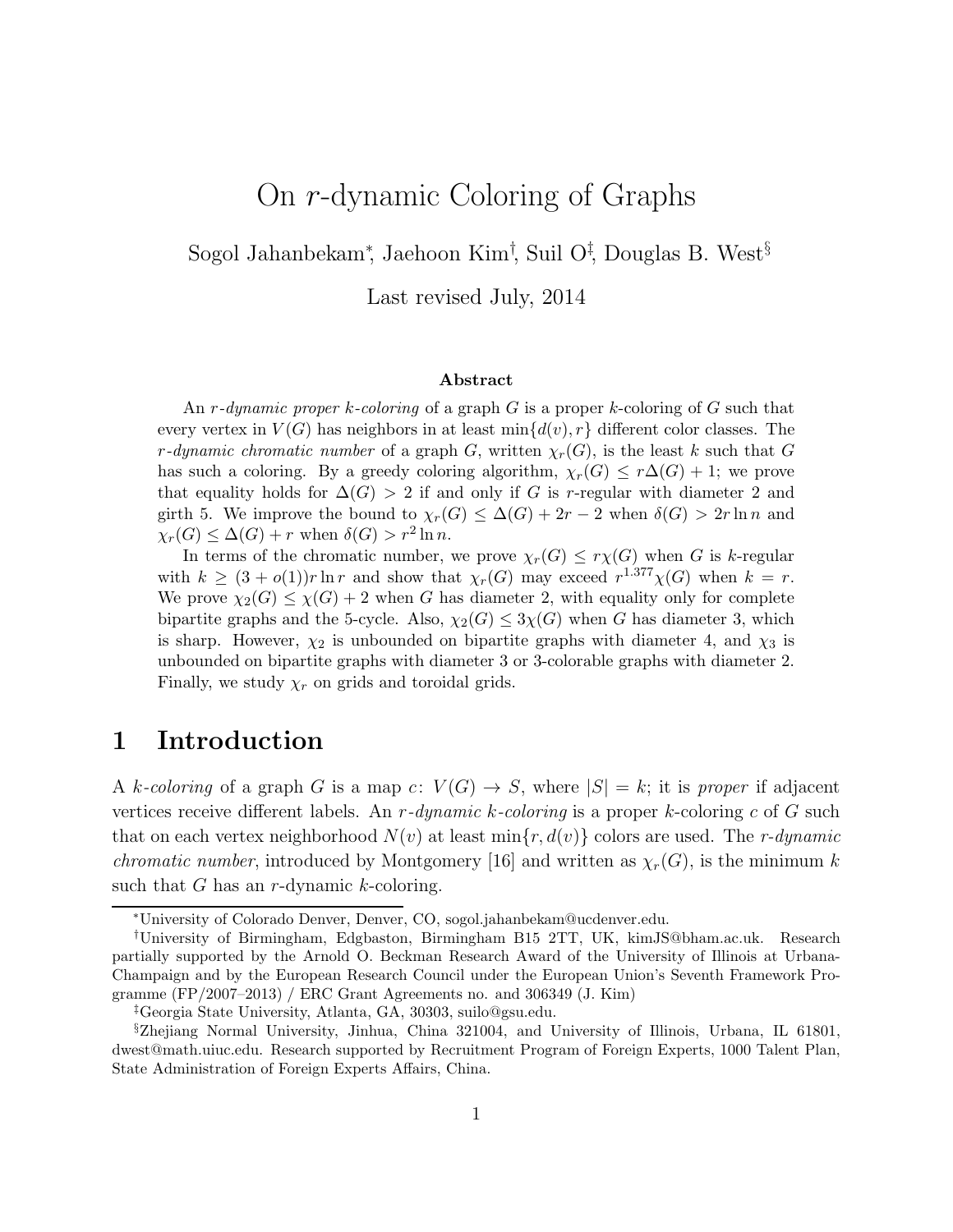The 1-dynamic chromatic number of a graph G is its chromatic number  $\chi(G)$ . The 2dynamic chromatic number was introduced as dynamic chromatic number by Montgomery [16]; he conjectured  $\chi_2(G) \leq \chi(G)+2$  when G is regular, which remains open. Alishahi [4] showed that for all k there is a k-chromatic regular graph G with  $\chi_2(G) \geq \chi(G) + 1$ . Akbari et al. [1] proved Montgomery's conjecture for bipartite regular graphs. Lai, Montgomery, and Poon [11] proved  $\chi_2(G) \leq \Delta(G) + 1$  for  $\Delta(G) \geq 3$  when no component is the 5-cycle  $C_5$ .

Akbari et al. [2] strengthened this to the list context:  $ch_2(G) \leq \Delta(G) + 1$  under the same conditions, where  $ch_r(G)$  is the least k such that an r-dynamic coloring can be chosen from any lists of size k assigned to the vertices. Kim and Park [9] proved  $ch_2(G) \leq 4$  for planar G with girth at least 7, and  $ch_2(G) \leq k$  when  $k \geq 4$  and G has maximum average degree at most  $\frac{4k}{k+2}$  (both results are sharp). Kim, Lee, and Park [10] proved  $\chi_2(G) \leq 4$  when G is planar and no component is  $C_5$ ; also,  $ch_2(G) \leq 5$  whenever G is planar. Loeb, Mahoney, Reiniger and Wise [12] proved ch<sub>3</sub>  $\leq$  10 for planar and toroidal graphs and in general gave an upper bound on  $ch<sub>r</sub>$  for graphs with genus g.

Given a graph G, form  $G^2$  by adding edges joining nonadjacent vertices having a common neighbor in G. One motivation for the study of r-dynamic chromatic number is that it provides a spectrum of parameters between  $\chi(G)$  and  $\chi(G^2)$ .

**Observation 1.1.** Always  $\chi(G) = \chi_1(G) \leq \cdots \leq \chi_{\Delta(G)}(G) = \chi(G^2)$ . If  $r \geq \Delta(G)$ , then  $\chi_r(G) = \chi_{\Delta(G)}(G)$ .

Observation 1.2.  $\chi_r(G) \ge \min{\{\Delta(G), r\}} + 1$  (equality holds for trees).

We begin in Section 2 with an analogue of Brooks' Theorem [7]: we prove  $\chi_r(G) \leq$  $r\Delta(G) + 1$  for  $r \geq 2$  and characterize the graphs achieving equality. The characterization does not reduce to Brooks' Theorem when  $r = 1$ ; for  $r \geq 2$ , equality holds if and only if G is an r-regular graph with diameter 2 and girth 5. Such graphs, known as Moore graphs, are quite rare; they exist only when  $r$  is 2, 3, 7, and possibly 57.

When the minimum degree is not too small, we can greatly improve the upper bound  $r\Delta(G)$ . For an *n*-vertex graph G, we show that  $\delta(G) > \frac{r+s}{s+1} r \ln n$  implies  $\chi_r(G) \leq \Delta(G)+r+s$ . In particular,  $\delta(G) > 2r \ln n$  implies  $\chi_r(G) \leq \Delta(G) + 2r - 2$  (setting  $s = r - 2$ ), and  $\delta(G) > r^2 \ln n$  implies  $\chi_r(G) \leq \Delta(G) + r$  (setting  $s = 0$ ).

In Section 3, we study bounds on  $\chi_r$  for k-regular graphs in terms of the chromatic number, motivated by Montgomery's conjecture. Akbari et al. [1] proved  $\chi_2(G) \leq 2\chi(G)$ for every k-regular graph G. Alishahi [3] proved  $\chi_2(G) \leq \chi(G) + 14.06 \ln k + 1$  (and later  $\chi_2(G) \leq \chi(G) + 2 \left[4 \ln k + 1\right]$  [4]) for k-regular graphs without 4-cycles (when  $k \geq 35$ ), which Taherkhani [18] improved to  $\chi_2(G) \leq \chi(G) + [5.437 \ln k + 2.721]$ . For general r, we prove  $\chi_r(G) \leq r\chi(G)$  for k-regular graphs G with  $k \geq (3+o(1))r \ln r$ . The thesis of the third author [17] contains the same conclusion when  $k \geq 7r \ln r$ , and later Taherkhani [18] obtained a similar result by essentially the same method as ours. When  $k$  is not sufficiently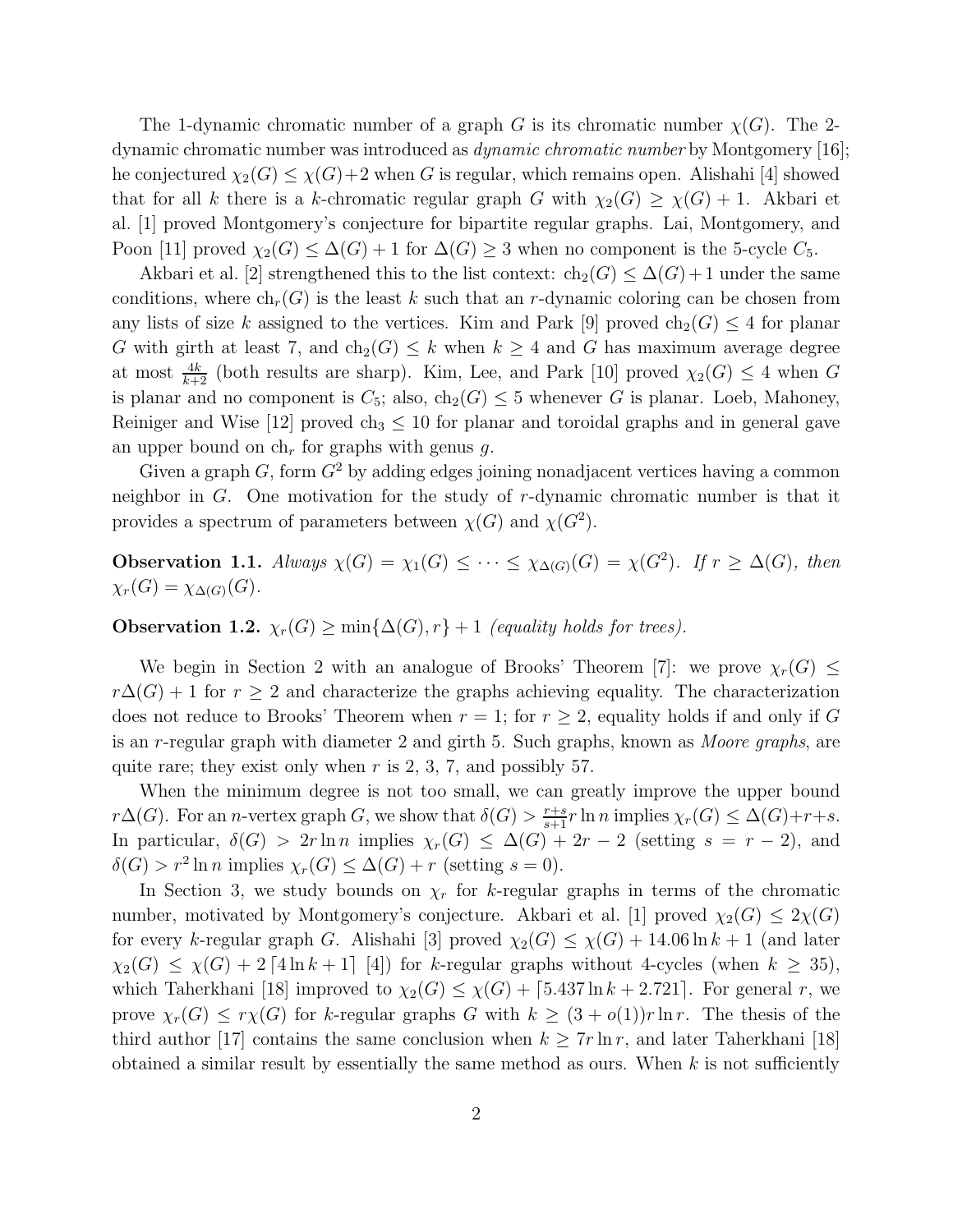large in terms of r, the ratio  $\chi_r(G)/\chi(G)$  can grow superlinearly in r; we provide an example using Kneser graphs where  $k = r$  and  $\chi_r(G) > r^{1.37744}\chi(G)$ .

In Section 4 we consider  $k$ -chromatic graphs with small diameter (the *diameter* of  $G$ , written diam $(G)$ , is the maximum distance between any two vertices of  $G$ ). We first give a short proof of  $\chi_2(G) \leq \chi(G) + 2$  when  $\text{diam}(G) = 2$ . Furthermore, equality holds only for complete bipartite graphs and  $C_5$ . For regular graphs with  $\chi(G) \geq 4$ , Alishahi [4] proved  $\chi_2(G) \leq \chi(G) + \alpha(G^2)$ , where  $\alpha(G)$  is the maximum size of an independent set of vertices in G; note that  $\alpha(G^2) = 1$  when  $\text{diam}(G) = 2$ .

We also prove  $\chi_2(G) \leq 3\chi(G)$  when  $\text{diam}(G) \leq 3$ , and this is sharp. However,  $\chi_2(G)$  is unbounded when  $\text{diam}(G) = 4$  even for  $\chi(G) = 2$ ; form G by subdividing every edge of the complete graph  $K_n$ . Also,  $\chi_3$  is unbounded with diam(G) = 2 and  $\chi(G) = 2$ .

Finally, in Section 5 we study  $\chi_r$  on grids and toroidal grids, providing some partial results. For example, consider the m-by-n grid graph  $P_{m,n}$  with  $m, n \geq 3$  (the vertex set is  $\{0, \ldots, m-1\} \times \{0, \ldots, n-1\}$ , with  $(a, b)$  adjacent to  $(a', b')$  when  $|a - a'| + |b - b'| = 1$ . When  $r \geq 4$ , always  $\chi_r(P_{m,n}) = 5$ . For  $r = 3$ , we have  $\chi_3(P_{m,n}) = 4$  if m and n are both even, and otherwise  $\chi_3(P_{m,n}) = 5$  except possibly when  $mn \equiv 2 \mod 4$ . The case  $mn \equiv 2 \mod 4$ was resolved by Kang, Müller, and West [8], completing the proof that  $\chi_3(P_m \Box P_n) = 5$ whenever  $m$  and  $n$  are not both even.

#### 2 Bounds in Terms of Maximum Degree

We prove an upper bound on  $\chi_r(G)$  in terms of  $\Delta(G)$  and characterize (for  $r \geq 2$ ) when equality holds. The idea is similar to a well-known proof of Brooks' Theorem by Lovász [13].

**Theorem 2.1.**  $\chi_r(G) \leq r\Delta(G) + 1$ , with equality for  $r \geq 2$  if and only if G is r-regular with diameter 2 and girth 5.

*Proof.* When G is r-regular, vertices with a common neighbor need distinct colors in an  $r$ dynamic coloring. Thus  $\chi_r(G) = |V(G)|$  when  $\text{diam}(G) = 2$ . The maximum value of  $|V(G)|$ is  $r^2 + 1$ , which occurs if and only if G has girth 5. Hence equality holds for Moore graphs.

For the upper bound, it suffices to consider connected G. We use a vertex ordering  $v_1, \ldots, v_n$ . First let  $v_n$  be a vertex of minimum degree, and if G is regular let  $v_n$  lie on a shortest cycle. Complete the ordering so that each vertex before  $v_n$  has a higher-indexed neighbor (this is an *increasing ordering to*  $v_n$ . Color the vertices in the order  $v_1, \ldots, v_n$ . When coloring  $v_i$ , avoid each color used on its neighborhood  $N(v_i)$  or on a neighbor of a vertex in  $N(v_i)$  not yet having r colors in its neighborhood. Note that the first min $\{d(v), r\}$ colors used on  $N(v)$  are distinct. At most r colors must be avoided for vertex of  $N(v_i)$ .

For  $i < n$ , the uncolored higher-indexed neighbor of  $v_i$  means that at most  $r\Delta(G) - 1$ colors need to be avoided when coloring  $v_i$ . If G is not regular, then at most  $r(\Delta(G) - 1)$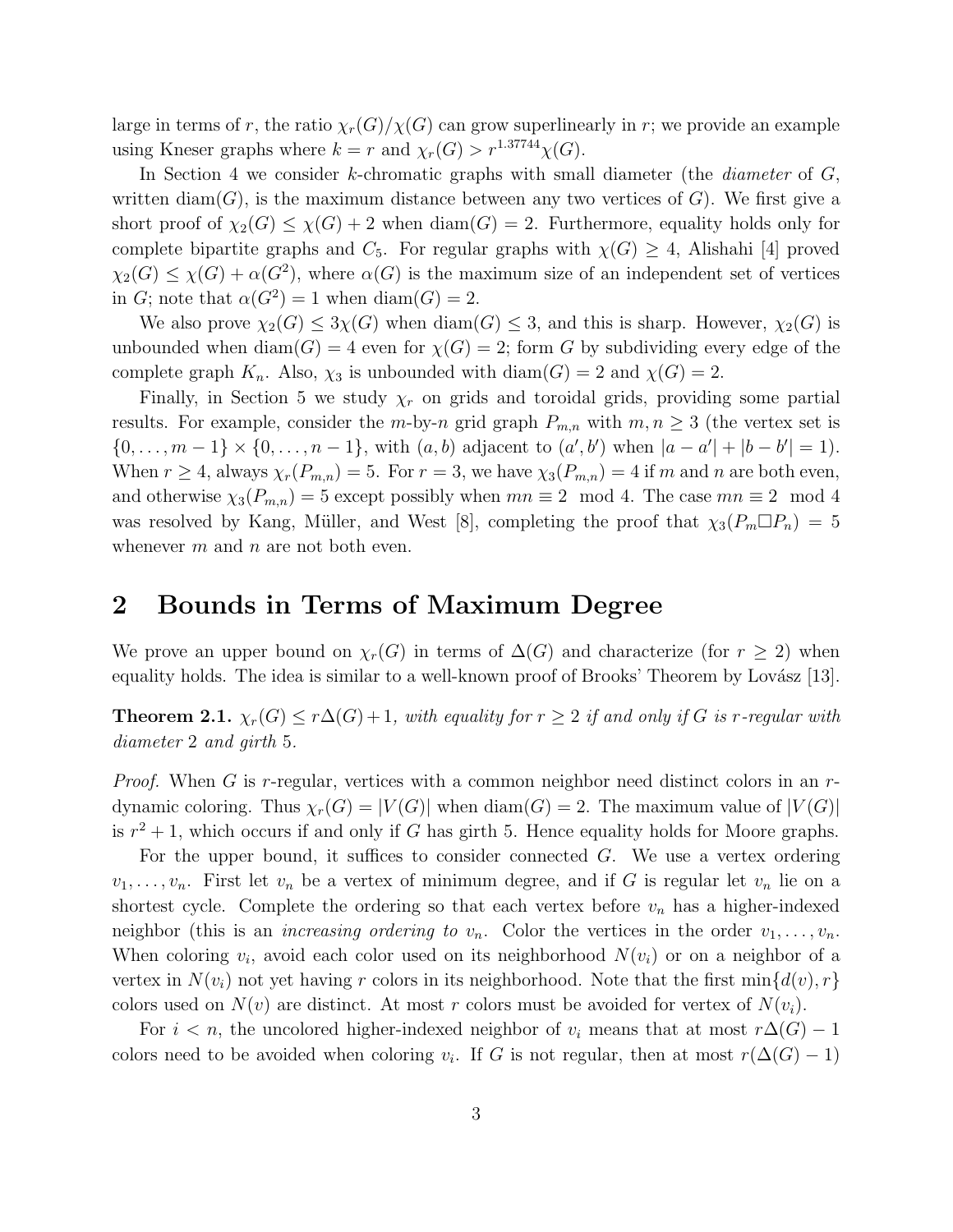colors need to be avoided at  $v_n$ . If G is regular and  $\Delta(G) > r$ , then when  $v_n$  is colored, its neighbors already have r distinct colors in their neighborhoods, so only  $\Delta(G)$  colors need to be avoided in coloring  $v_n$ . If  $\Delta(G) < r$ , then Observation 1.1 yields  $\chi_r(G) = \chi(G^2) \leq$  $\Delta(G^2) + 1 \leq \Delta(G)^2 + 1 < r\Delta(G).$ 

Hence we may assume that G is r-regular; at most  $r^2$  colors are used in coloring  $v_1, \ldots, v_{n-1}$ . Recall that  $v_n$  lies on a shortest cycle C. If C has length at most 4, then when coloring  $v_n$ , the two neighbors of  $v_n$  on C generate at least one common color to be avoided (on a vertex of C), leaving at most  $r^2 - 1$  colors to be avoided. Thus  $r^2$  colors suffice.

Hence we may assume that G has girth at least 5, which yields  $r^2$  distinct other vertices within distance 2 of each vertex. If  $\text{diam}(G) = 2$ , then we are finished, so assume  $\text{diam}(G) \geq$ 3. Let u and w be vertices at distance 3, with  $\langle u, x, y, w \rangle$  an induced path. Let  $T_1, \ldots, T_k$ be the components of  $G - \{u, w\}$ , with  $x, y \in T_k$ .

Color u and w first (each get color 1), and then use an increasing ordering in each  $T_i$  to a neighbor of u or w, leaving  $T_k$  last with an increasing ordering to x. As usual, at most  $r^2-1$  colors must be avoided on any vertex of  $T_i$  before the last. For  $i < k$ , the last vertex v in  $T_i$  has an uncolored vertex at distance 2 (it is x or y), so it needs to avoid at most  $r^2 - 1$ colors. Finally, when coloring  $x$ , the two vertices  $u$  and  $w$  have the same color, so again at most  $r^2 - 1$  colors need to be avoided on x.  $\Box$ 

We believe that also there is no graph G with  $\chi_r(G) = r\Delta(G)$  other than cycles whose length is not divisible by 3 (when  $r = 2$ ); that is, when  $\Delta(G) > 2$  and Moore graphs are excluded, the upper bound should improve further. It is known for example that  $\chi_2(G) \leq$  $\Delta(G) + 1$  when  $\Delta(G) \geq 3$  and no component of G is  $C_5$  [11]. We present a restricted construction for special  $\Delta(G)$  where the bound cannot be improved by much.

**Example 2.2.** Graphs with  $\chi_r(G) = r\Delta(G) - 1$  when  $r = \Delta(G)$  and  $\Delta(G) \in \{3, 7\}$ . When  $r = \Delta(G)$ , deleting an edge uv from a Moore graph with  $\Delta(G) > 2$  yields a graph G with  $\chi_r(G) = r\Delta(G) - 1 = r^2 - 1$ . For the lower bound, any two vertices in  $V(G) - \{u, v\}$ are adjacent or have a common neighbor, so they must have distinct colors. For the upper bound, give distinct colors to  $V(G) - \{u, v\}$ , give u a color in  $N(v)$ , and give v a color in  $N(u)$ ; now no color is on two vertices with a common neighbor in G.

Let  $G_i$  for  $i \in \mathbb{Z}_k$  be a copy of this graph G. Add the edges joining the copy of v in  $G_i$  to the copy of u in  $G_{i+1}$ , for all  $i \in \mathbb{Z}_k$ . Since  $\Delta(G) > 2$ , the duplicated colors in successive copies of  $G$  can be chosen to be distinct. Thus infinitely many 2-connected graphs are constructed with r-dynamic chromatic number  $r\Delta(G) - 1$ , but only for  $\Delta(G) = r$  and  $r \in \{3, 7\}$  (and possibly 57), since those are the only degrees of Moore graphs.

Question 2.3. For fixed r and k, what is the best bound on  $\chi_r(G)$  that holds for all but finitely many graphs  $G$  with maximum degree  $k$ ?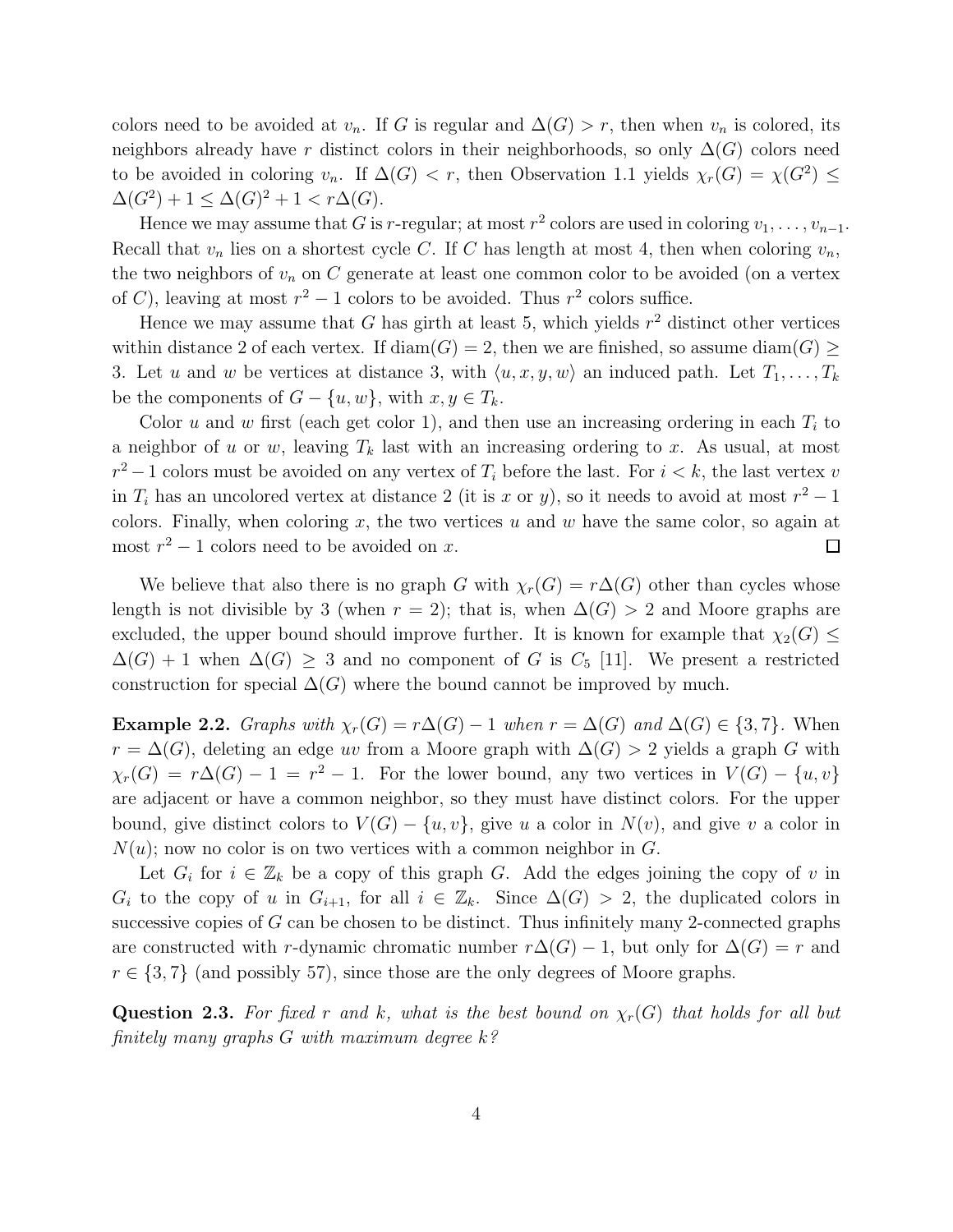We show next that if the minimum degree is not too small relative to the number of vertices (for fixed r), then the bound in Theorem 2.1 can be improved by replacing the product with a sum involving  $\Delta(G)$  and r. The idea is to modify the greedy coloring algorithm used in Theorem 2.1. There we ensured that the first r neighbors of a vertex would have distinct colors. Now we allow  $r$  distinct colors to be obtained at any time.

**Theorem 2.4.** If G is an n-vertex graph, and  $\delta(G) > \frac{r+s}{s+1}r \ln n$ , then  $\chi_r(G) \leq \Delta(G) + r + s$ . In particular,  $\delta(G) > 2r \ln n$  implies  $\chi_r(G) \leq \Delta(G) + 2r - 2$ , and  $\delta(G) > r^2 \ln n$  implies  $\chi_r(G) \leq \Delta(G) + r$ .

*Proof.* The special cases arise by setting  $s = r - 2$  and  $s = 0$  in the general statement.

If  $n \leq \Delta(G) + r + s$ , then we can give the vertices distinct colors, so we may assume  $n > \Delta(G) + r + s$ . Let  $v_1, \ldots, v_n$  be any vertex ordering of G. Color  $v_1, \ldots, v_n$  in order using  $\Delta(G) + r + s$  colors. Give  $v_i$  a color chosen uniformly at random among those not used on its earlier neighbors; at least  $r + s$  colors are available. This produces a proper coloring.

We claim that with positive probability the coloring is also r-dynamic. This fails at a vertex v only if the colors in  $N(v)$  are confined to a particular set of  $r-1$  colors. The probability that this happens with a particular set of  $r-1$  colors is bounded by  $(\frac{r-1}{r+s})^{\delta(G)}$ , which in turn is bounded by  $e^{-\delta(G)\frac{s+1}{r+s}}$ . There are  $\binom{\Delta(G)+r+s}{r-1}$  choices of a set of  $r-1$  colors, which is less than  $n^{r-1}$  since  $\Delta(G) + r + s < n$ .

Since G has n vertices, the probability of having a bad vertex is less than  $n^r e^{-\delta(G)\frac{s+1}{r+s}}$ . The constraint on  $\delta(G)$  bounds this by  $n^r n^{-r}$ , which equals 1.  $\Box$ 

# 3 Regular Graphs and Chromatic Number

To strengthen  $\chi_r(G) \leq r\Delta(G)$  for non-Moore graphs, we want to replace  $\Delta(G)$  with a value no larger. In general,  $r\chi(G)$  would be a better upper bound, since  $\chi(G) \leq \Delta(G)$  by Brooks' Theorem when  $\Delta(G) \geq 3$  and G is not complete. We prove  $\chi_r(G) \leq r\chi(G)$  for regular graphs with sufficiently large degree in terms of  $r$ . The Petersen graph shows that the inequality does not hold for all G when  $r = 3$ .

When G is k-regular with k sufficiently large in terms of r, some r-coloring of  $V(G)$  puts r distinct colors into each vertex neighborhood. Giving each vertex a pair consisting of its color under such an r-coloring and its color under a proper  $\chi(G)$ -coloring produces an rdynamic coloring with  $r\chi(G)$  colors. The dynamic part follows from a standard probabilistic computation: a random r-coloring succeeds with high probability. The computation appears for example in [15].

**Lemma 3.1.** Let  $H$  be a hypergraph in which each edge has size at least  $k$  and each vertex appears in at most D edges. If  $ep(k(D-1)+1) \leq 1$ , where  $p = re^{-k/r}$ , then some r-coloring of  $V(H)$  puts all r colors into each edge of H.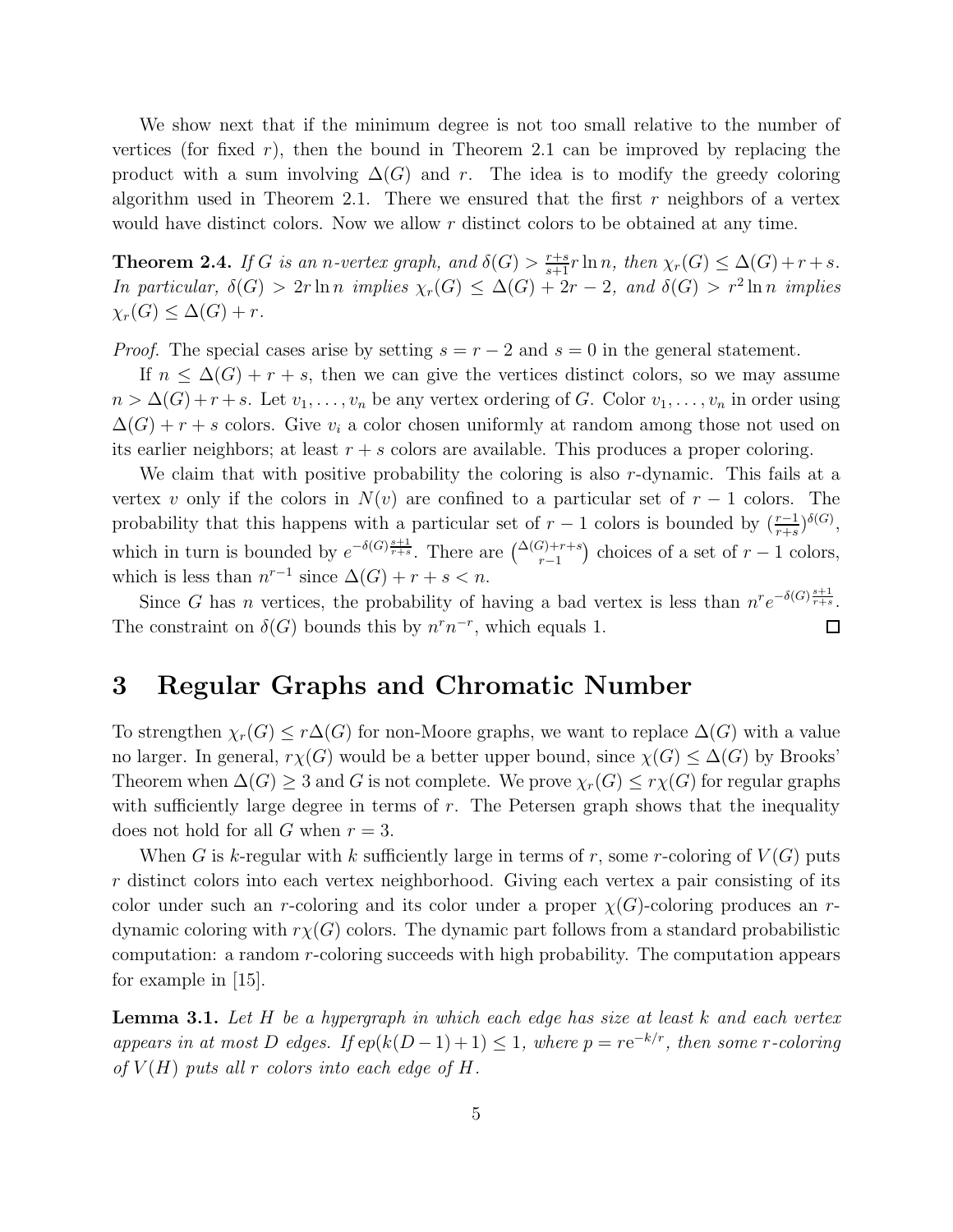**Theorem 3.2.** If G is a k-regular graph with  $k \geq (3+x)r \ln r$ , where  $x - \frac{2 \ln \ln r}{\ln r}$  $\frac{\ln \ln r}{\ln r}$  is a small positive constant, then  $\chi_r(G) \leq r\chi(G)$ .

*Proof.* Let H be the hypergraph with vertex set  $V(G)$  whose edges are the vertex neighborhoods in G; H is k-uniform, with each vertex in k edges. Let  $p = re^{-k/r}$ . If  $ep(k(k-1)+1) \le$ 1, then by Lemma 3.1 there is an r-coloring of  $V(H)$  such that every edge in  $E(H)$  has r colors on it. Pairing this coloring with a proper coloring of G yields an r-dynamic coloring of H with  $r\chi(G)$  colors.

For the needed inequality, note that  $k \geq (3+x)r \ln r$  with  $x > \frac{2 \ln \ln r}{\ln r}$  implies  $ere^{-k/r}k^2 \leq$ 1, which suffices.  $\Box$ 

Taherkhani [18] independently used essentially the same argument as Lemma 3.1 but did not simplify the resulting threshold on  $k$  in terms of  $r$ . The thesis [17] gave the threshold  $k \geq 7r \ln r$  by a similar method. We do not know the least k to guarantee  $\chi_r(G) \leq r \chi(G)$ when G is k-regular, but we can show that when  $k = r$  the ratio  $\chi_r(G)/\chi(G)$  can grow superlinearly in r. Let  $[n]$  denote  $\{1, \ldots, n\}$ .

**Theorem 3.3.** For infinitely many r, there is an r-regular graph G such that  $\chi_r(G)$  $r^{1.37744}\chi(G)$ .

*Proof.* The Kneser graph  $K(n, t)$  is the graph whose vertices are the t-element subsets of [n], with two sets adjacent when they are disjoint. Each vertex is adjacent to  $\binom{n-t}{t}$  $\binom{-t}{t}$  other vertices. Given  $t \in \mathbb{N}$ , let  $G = K(3t - 1, t)$  and  $r = \binom{n-t}{t}$  $_{t}^{-t}$ ). Any two nonadjacent vertices in G have a common neighbor, since two intersecting t-sets in  $[3t-1]$  omit at least t elements, so diam(G) = 2. Since G is r-regular, we thus have  $\chi_r(G) = |V(G)| = \binom{3t-1}{t}$  $\binom{-1}{t}$ . On the other hand, Lovász [14] and Bárany [6] proved  $\chi(K(n, t)) = n - 2t + 2$ , so  $\chi(G) = t + 1$ .

It remains to express  $\chi_r(G)$  in terms of r and  $\chi(G)$ . In terms of t, we have  $r = \binom{2t-1}{t}$ 1(2t) and  $\chi(G) = \binom{3t-1}{2} = \frac{2}{3}t^2$ . What is important is the ratio between  $\chi(G)$  and r  $rac{1}{2}$  $\binom{2t}{t}$  $\chi_t^{2t}$  and  $\chi_r(G) = \binom{3t-1}{t}$  $\binom{-1}{t} = \frac{2}{3}$  $\frac{2}{3}\binom{3t}{t}$ <sup>*t*</sup><sub>t</sub></sub>. What is important is the ratio between  $\chi_r(G)$  and r as a function of r. For  $c \in \{\frac{1}{2}, \frac{1}{3}$  $\frac{1}{3}$ , we use the approximation  $\binom{m}{cm} \approx \frac{(c^c(1-c)^{1-c})^{-m}}{\sqrt{c(1-c)2\pi m}}$  from Stirling's Formula to compute

$$
\frac{\chi_r(G)}{r\chi(G)} \approx \frac{\frac{2}{3}\binom{3t}{t}}{(t+1)\frac{1}{2}\binom{2t}{t}} \approx \frac{4}{3t} \frac{(\frac{27}{4})^t \sqrt{\pi t}}{4^t \sqrt{(4/3)\pi t}} \approx \frac{1}{t} \sqrt{\frac{4}{3}} \left(\frac{27}{16}\right)^t.
$$

Setting this ratio to be  $r^x$ , where  $r \approx \frac{1}{2}$  $\frac{1}{2}4^t/\sqrt{\pi t}$ , we take logarithms to obtain  $t \lg(27/16) =$  $(1+o(1))tx \lg 4$ , which simplifies to  $x=\frac{1}{2}$  $\frac{1}{2}$ (lg 27-4) > .37744. Thus  $\chi_r(G)$  >  $r^{1.37744}\chi(G)$ .

Theorems 3.2 and 3.3 suggest the following question.

**Question 3.4.** As a function of r, what is the least k such that  $\frac{\chi_r(G)}{\chi(G)}$  is at most linear in r when G is k-regular? What is the least k such that  $\frac{\chi_r(G)}{\chi(G)}$  is bounded by  $r(\ln r)^c$  for some  $c$ ?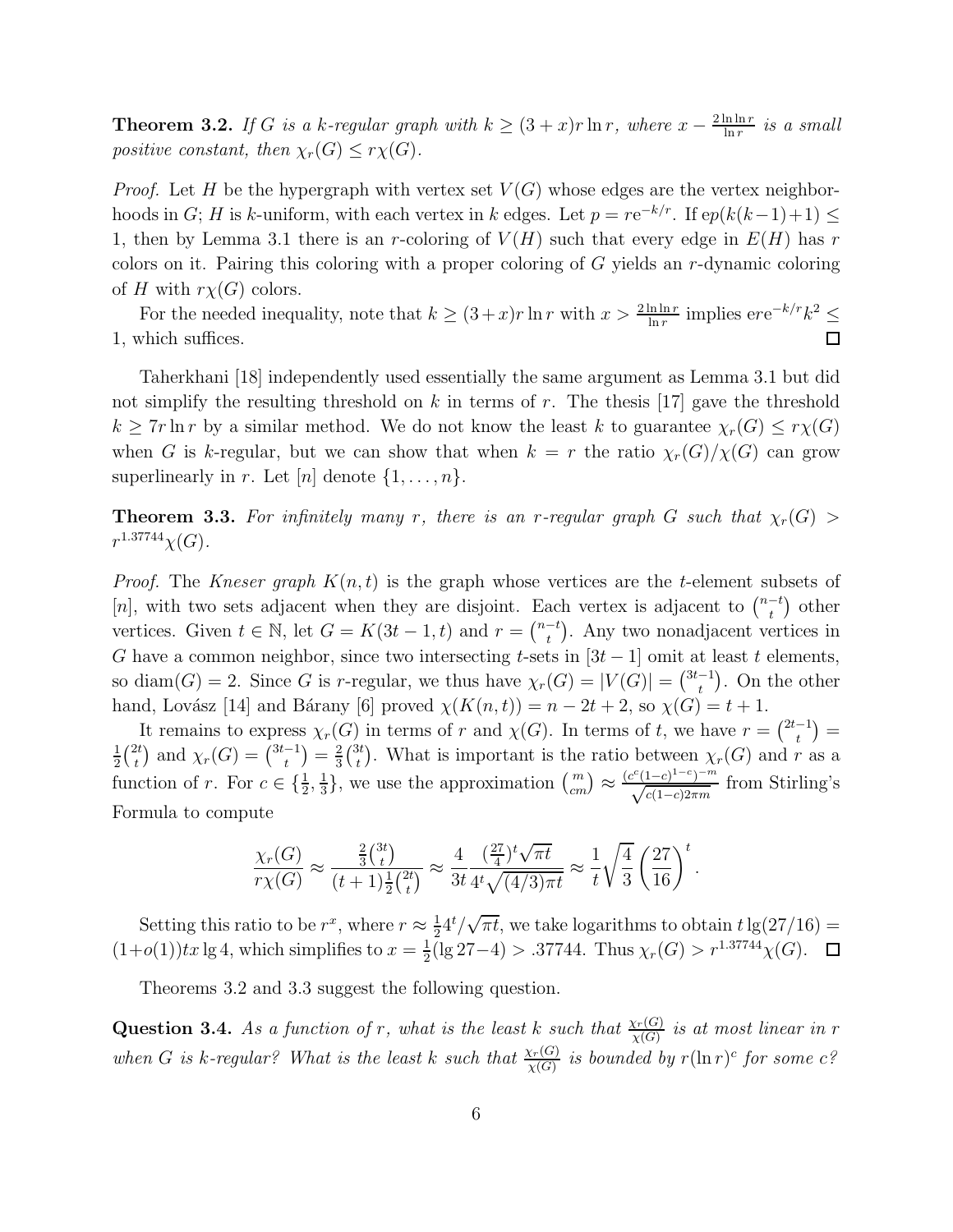### 4 Diameter and Chromatic Number

In this section we study the relationship between  $\chi_r(G)$  and  $\chi(G)$  when G has small diameter. We first prove  $\chi_2(G) \leq \chi(G) + 2$  when  $\text{diam}(G) = 2$ , regardless of whether G is regular, and we characterize when equality holds. The proof of the bound is easy, but the characterization of equality takes more work. Given a coloring f of a graph  $G$ , say that a vertex is fmonochromatic if its neighbors have the same color under f.

**Theorem 4.1.** If  $\text{diam}(G) = 2$ , then  $\chi_2(G) \leq \chi(G) + 2$ , with equality only when G is a complete bipartite graph or  $C_5$ .

*Proof.* The claim holds for stars. For a non-star  $G$  with minimum degree 1, deleting all vertices of degree 1 yields a graph  $G'$  with  $\chi(G') = \chi(G)$ , and a 2-dynamic coloring of  $G'$ extends to a 2-dynamic coloring of G. Hence we may assume  $\delta(G) \geq 2$ . We claim

(\*) If f is a proper coloring of a graph with diameter 2, and v is f-monochromatic with neighborhood of color a, then  $N(v) = \{u: f(u) = a\}$ . In particular, nonadjacent f-monochromatic vertices have the same neighborhood.

To prove (∗), note that the set of vertices with color a is independent, so a vertex outside  $N(v)$  with color a cannot have a common neighbor with v. For the second statement, nonadjacent vertex must have a common neighbor, and then being f-monochromatic makes both adjacent to all vertices of that color.

We next prove the upper bound. Let f be a proper  $\chi(G)$ -coloring of a graph G with diameter 2; note that G is connected. If f is not 2-dynamic, then some vertex v is  $f$ monochromatic, with color a on all of  $N(v)$ . Modify f by giving a new color  $\alpha$  to v and another new color  $\beta$  to one vertex x in  $N(v)$ .

The resulting coloring f' is a proper  $(\chi(G) + 2)$ -coloring. If f' is not 2-dynamic, then some vertex z is  $f'$ -monochromatic. By construction, z cannot be v or a neighbor of v (each neighbor of v has color  $\alpha$  on exactly one neighbor). If z is not a neighbor of v, then by  $(*)$ we have  $N(z) = N(v)$ , and colors a and  $\beta$  both appear in  $N(z)$ .

For the characterization of equality, note first that if no vertex of  $N(v)$  is f-monochromatic, then we do not need to introduce a new color on v, and we obtain  $\chi_2(G) \leq \chi(G) + 1$ . Hence we may assume that two adjacent vertices v and u are f-monochromatic. If no vertex lies outside  $N(v) \cup N(u)$ , then G is the complete bipartite graph with parts  $N(v)$  and  $N(u)$ , since those sets are independent and  $diam(G) = 2$ .

Hence if G is not a complete bipartite graph, then there is a vertex w outside  $N(v) \cup N(u)$ . Let a and b be the colors on  $N(v)$  and  $N(u)$ , respectively. Since  $\text{diam}(G) = 2$ , vertex w has neighbors in both  $N(v)$  and  $N(u)$  and hence has a third color, c. Let W be the set of all vertices with color c under f. Let U and V be the set of all f-monochromatic vertices having the same color as u and v, respectively; note that  $U \subseteq N(v)$  and  $V \subseteq N(u)$ . By  $(*),$ there are no other f-monochromatic vertices.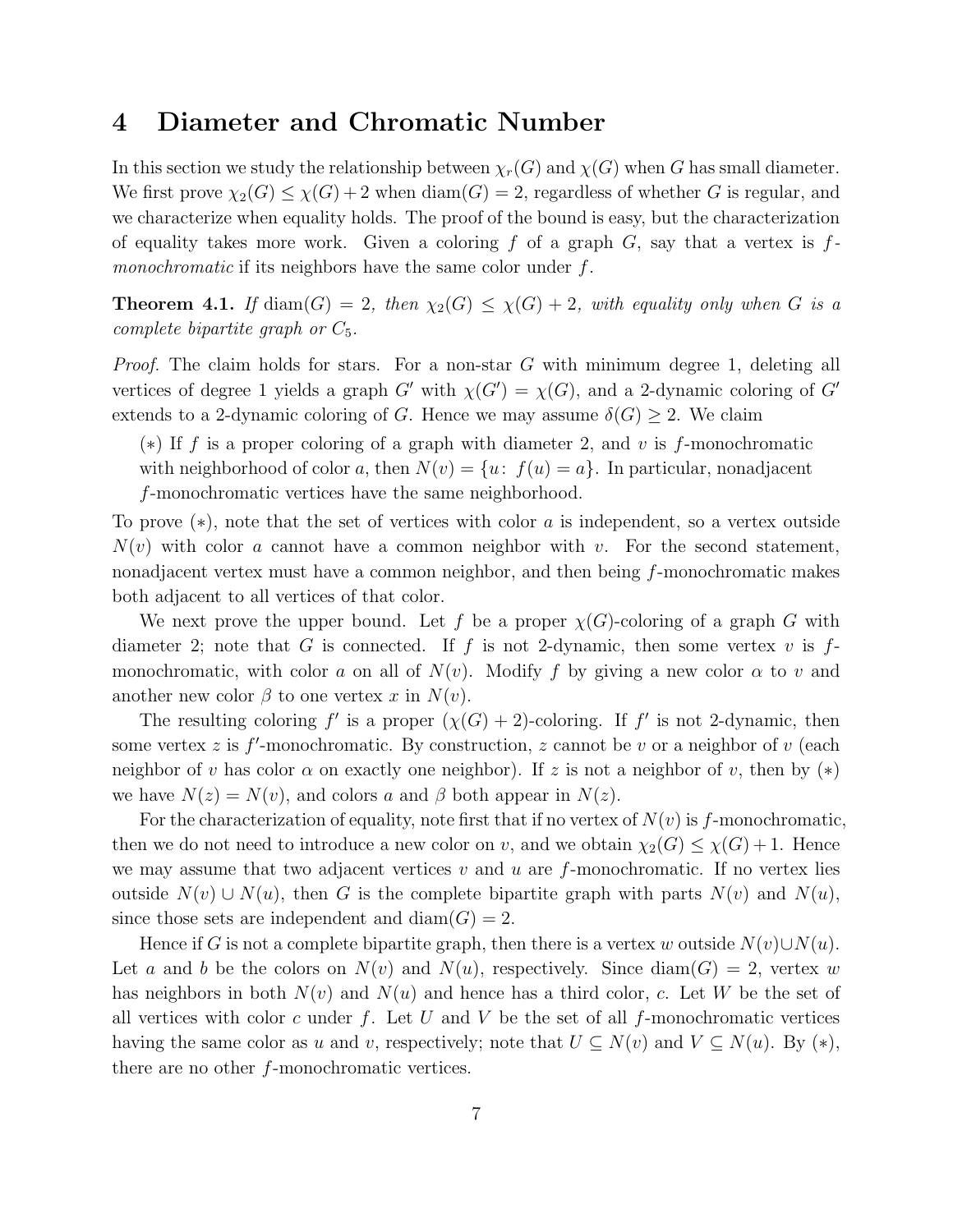All vertices in U have the same neighborhood, as do all vertices in V. If  $|U| > 1$ , then we change the color of u to c and use a new color d on v. This produces a 2-dynamic coloring with  $\chi(G)+1$  colors, since the neighbors of u now have colors a and c in their neighborhood. Similarly, if  $|V| > 1$  we can change the color of v to c and use d on u.

Hence we may assume  $|U| = |V| = 1$ . The change still works unless  $N(u)$  contains a vertex x whose neighbors other than u all have color c, and similarly  $N(v)$  contains a vertex y whose neighbors other than v all have color c. In particular, x and y are not adjacent. Now changing x and y to a new color d produces the desired 2-dynamic coloring of G with  $\chi(G) + 1$  colors, unless there is a vertex  $w \in W$  whose only neighbors are x and y.

In this case, reaching  $N(u) - \{v, x\}$  in two steps from w requires  $N(u) - \{v, x\} \subseteq N(y)$ , and similarly  $N(v) - \{u, y\} \subseteq N(x)$ . Since vertices of  $N(x) - \{u\}$  and  $N(y) - \{v\}$  all have color c, we conclude that  $N(u) = \{v, x\}$  and  $N(v) = \{u, y\}$ . We are now left with  $G = C_5$ unless G has a vertex outside the 5-cycle induced by  $w, x, u, v, y$  in order. Since u and v have no other neighbors, and all other neighbors of x and y have color c, reaching u and v in two steps requires that all the remaining vertices have neighborhood  $\{x, y\}$ . Now we use colors 1, 2, 3, 4 in order on the path  $\langle x, u, v, y \rangle$  and use colors 2 and 3 on the remaining independent set, each at least once.  $\Box$ 

The graph obtained by subdividing every edge of an *n*-vertex complete graph has diameter 4. Its chromatic number is 2, but its 2-dynamic chromatic number is n. Hence for diameter 4 there is no bound in terms of the chromatic number, while for diameter 2 the bound is very tight. For diameter 3 we determine the best bound.

To study  $\chi_2$  on graphs with diameter 3 we use a related notion from hypergraph coloring. A vertex coloring of a hypergraph is c-strong if every edge e has at least  $\min\{c, |e|\}$  distinct colors; this concept was introduced by Blais, Weinstein, and Yoshida [5]. Like  $\chi_r$ , this concept yields a spectrum of parameters, from ordinary hypergraph coloring to "strong coloring", where all vertices in an edge have distinct colors.

A coloring of a graph  $G$  is r-dynamic if it is proper and is an r-strong coloring of the "neighborhood hypergraph" on  $V(G)$  whose edges are the vertex neighborhoods in G. Furthermore, combining a proper coloring of G with an r-strong coloring of the neighborhood hypergraph yields an r-dynamic coloring of G. Thus  $s \leq \chi_r(G) \leq s\chi(G)$ , where s is the minimum number of colors in an r-strong coloring of the neighborhood hypergraph of G.

**Theorem 4.2.** If G is a k-chromatic graph with diameter at most 3, then  $\chi_2(G) \leq 3k$ , and this bound is sharp when  $k \geq 2$ .

*Proof.* We begin with the sharpness construction. Let  $H = K_{3k}$ , and let F be a subgraph of H consisting of disjoint triangles  $T_1, \ldots, T_k$ . Form G from H by subdividing each edge of F. In G the vertices belonging to  $T_i$  can receive color i, and their neighbors of degree 2 can receive another color. In a 2-dynamic coloring, all the original vertices of  $H$  must have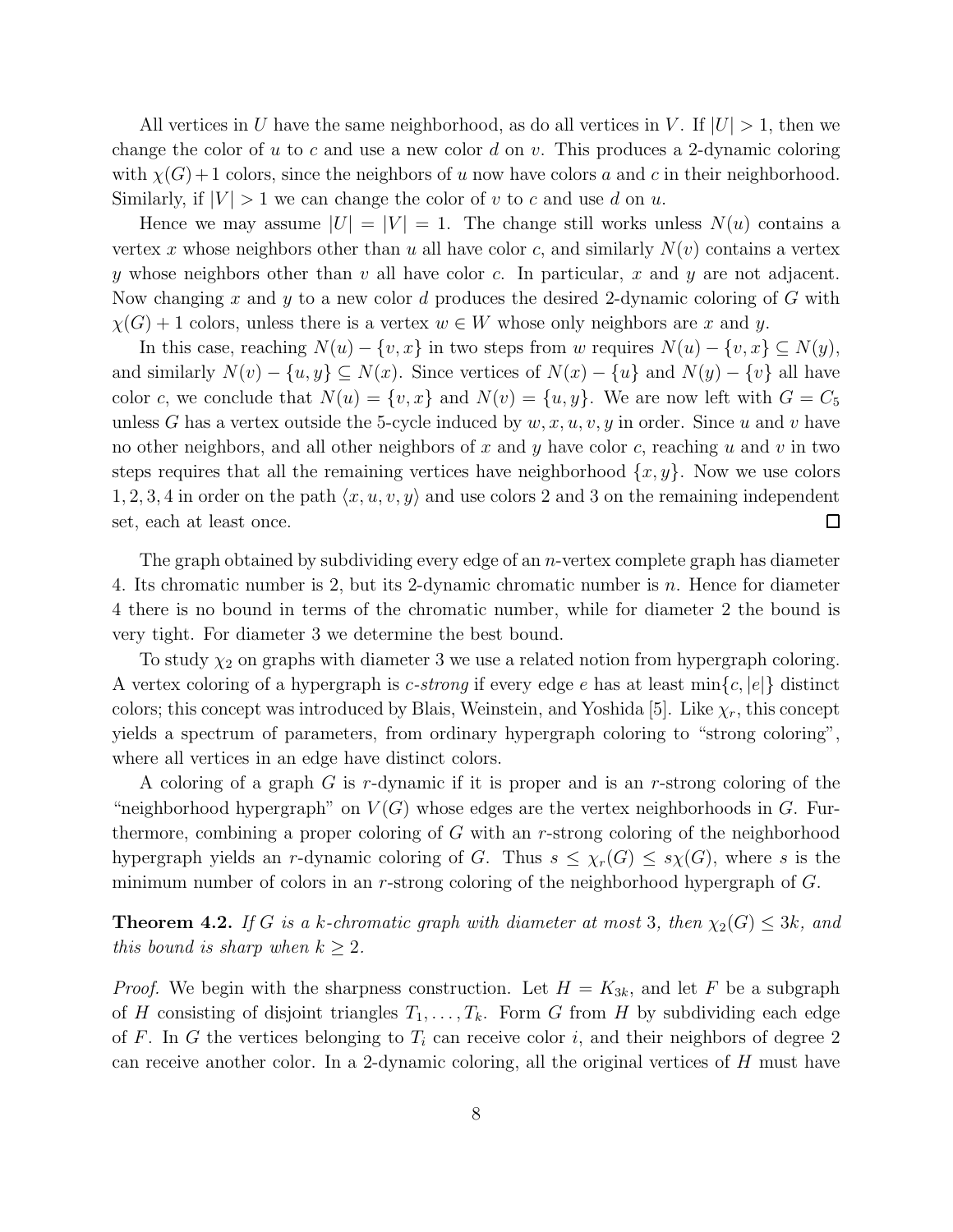distinct colors, so  $3k$  colors are needed. The diameter is 3, because any two vertices of degree 2 have neighbors that are adjacent.

Now let  $G$  be any k-chromatic graph with diameter at most 3. We have noted that  $\chi_r(G) \leq sk$ , where s is the minimum number of colors in an r-strong coloring of the neighborhood hypergraph H of G. More precisely, we give each vertex v a color pair  $(f(v), h(v))$ , where f is a proper k-coloring of G and h is an r-strong coloring of the subhypergraph  $H'$ of H whose edges are the edges of H that do not already have  $r$  colors under  $f$ .

Thus it suffices to show that H' has a 2-strong 3-coloring when  $\text{diam}(G) \leq 3$ . Call a hypergraph with such a coloring good. A hypergraph is good if it has a minimal edge e that intersects all other edges; use colors 1 and 2 on e and use color 3 on all vertices not in e.

Given the proper k-coloring f of G, we define k subhypergraphs of  $H'$ . Let  $V_i = \{v \in$  $V(G)$ :  $f(v) = i$ . The subhypergraph  $H_i$  has vertex set  $V_i$ , and its edges are the vertex neighborhoods in G in which f colors every vertex with i. Since each vertex in  $H_i$  has color i under f, the vertex sets of these subhypergraphs are disjoint. Hence if each is good, then their union is good, with an r-strong coloring h. Extend h arbitrarily for  $v \notin V(H')$ ; these vertices are not needed to make neighborhoods r-dynamic.

It suffices to show that the edges of  $H_i$  are pairwise intersecting when  $\text{diam}(G) \leq 3$ . Consider  $x, y \in V(G)$  such that  $N(x), N(y) \in E(H_i)$  and  $N(x) \cap N(y) = \emptyset$ . If  $xy \in E(G)$ , then  $y \in N(x)$  and  $x \in N(y)$ , and hence  $f(x) = f(y) = i$ , contradicting that f is a proper coloring of G. Similarly, no edge of G can join  $N(x)$  and  $N(y)$ , since all of  $N(x) \cup N(y)$  has color i under f. Hence a shortest path in G from x to y visits  $N(x)$  and  $N(y)$  and some other vertex between them. Such a path has length at least 4, contradicting diam( $G$ )  $\leq$  3. We conclude that the edges of  $H_i$  are pairwise intersecting and  $H_i$  is good, as desired.  $\Box$ 

These results are sharp in various ways. For larger  $r$ , there is no bound, not even on bipartite graphs with diameter 3 or on 3-chromatic graphs with diameter 2. Note that the only bipartite graphs with diameter 2 are complete bipartite graphs, where r-dynamic chromatic number does not exceed 2r.

**Theorem 4.3.** For  $3 \leq k < r$ , the r-dynamic chromatic number is unbounded on the graphs with minimum degree  $k + 1$  that are bipartite and have diameter 3, and also on those that are 3-colorable and have diameter 2.

*Proof.* Let H be the incidence graph of the k-subsets of  $[n]$ , where  $n > k + 1$ . That is, H is bipartite, with one part being  $[n]$  and the other being the family of k-subsets, and element j is adjacent to set A if  $j \in A$ . Form G by adding a single vertex v adjacent to all the k-sets, giving them degree  $k + 1$ . The graph G is bipartite, with the added vertex in the same part as |n|. Any two elements of |n| lie in a common k-set, so the distance between them is 2, and the distance between any k-set and an element not in it is 3. The added vertex has distance 2 from all of  $[n]$  and ensures distance 2 between any two k-sets. Hence  $\text{diam}(G) = 3$ .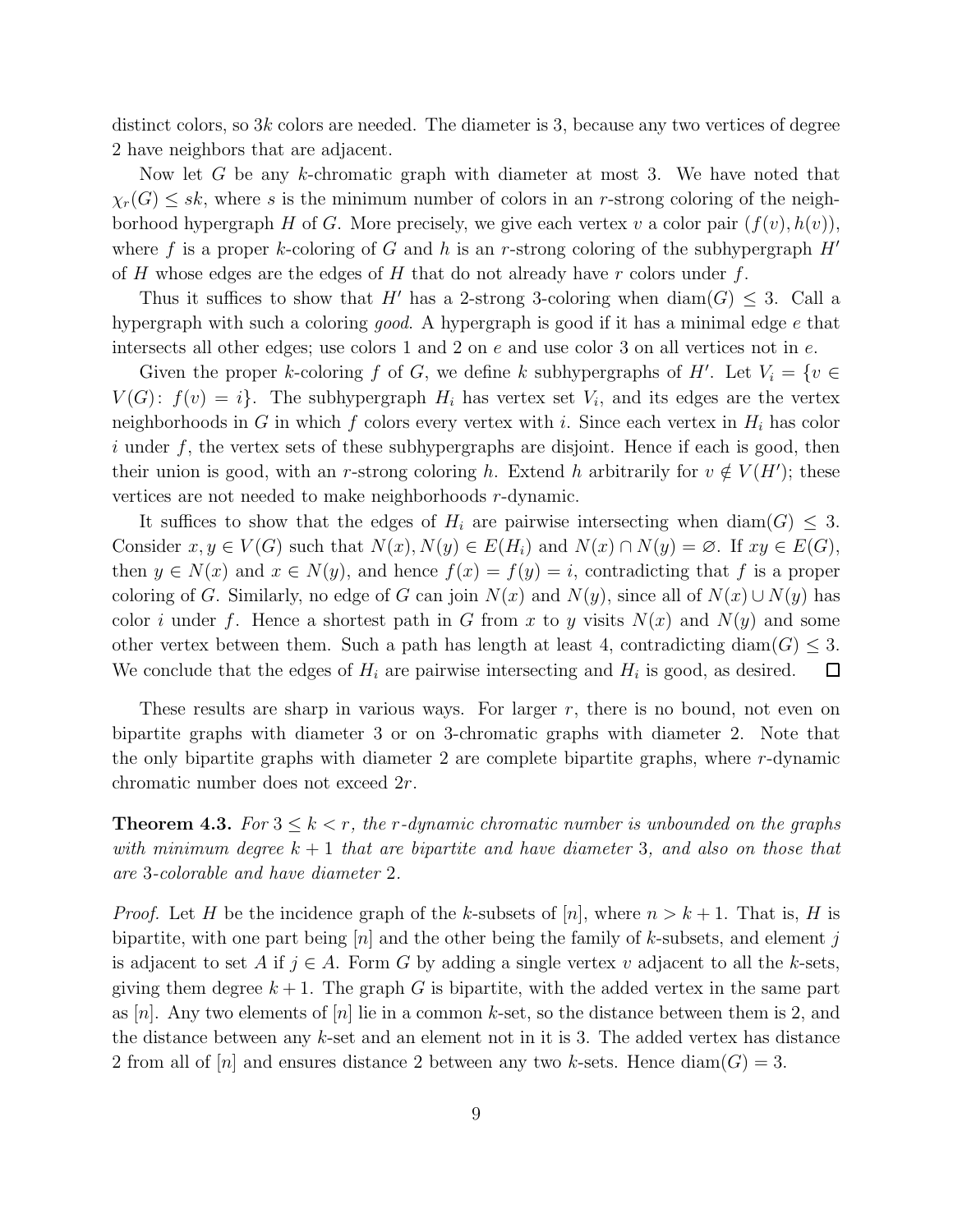In an r-dynamic coloring, the neighbors of any vertex with degree at most r receive distinct colors. In G, any two vertices of  $[n] \cup \{v\}$  have a common neighbor with degree at most r, so  $\chi_r(G) \geq n+1$  (equality holds).

For a construction with diameter 2, let the added vertex v be adjacent also to all of  $[n]$ . Now  $v$  is a dominating vertex, so the diameter is 2, but the chromatic number increases to 3. However, each k-set vertex still has  $k + 1$  neighbors, so the argument for  $\chi_r(G) \geq n + 1$  remains the same. remains the same.

### 5 Grids

In this final section, we study r-dynamic coloring of grids and toroidal grids. Restricting to  $m, n \geq 3$ , set  $V(P_{m,n}) = [m] \times [n]$  and  $V(C_{m,n}) = \mathbb{Z}_m \times \mathbb{Z}_n$ ; vertices are adjacent when they have equal values in one coordinate and consecutive values in the other. (Indeed,  $P_{m,n}$  is the cartesian product of paths  $P_m$  and  $P_n$ , and  $C_{m,n}$  is the product of cycles  $C_m$  and  $C_n$ .

Akbari, Ghanbari, and Jahanbekam [2] showed that  $\chi_2(P_{m,n}) = 4$  and that  $\chi_2(C_{m,n}) = 3$ when 3 | mn, and that otherwise  $\chi_2(C_{m,n}) = 4$ . Since these graphs have maximum degree 4, by Observation 1.1 the r-dynamic chromatic number equals the 4-dynamic chromatic number when  $r \geq 4$ . Hence we consider  $r \in \{3, 4\}$ .

**Theorem 5.1.** If m and n are at least 2, then

$$
\chi_4(P_{m,n}) = \begin{cases} 4 & \text{if } \min\{m,n\} = 2 \\ 5 & \text{otherwise} \end{cases} \quad and \quad \chi_3(P_{m,n}) = \begin{cases} 4 & \min\{m,n\} = 2 \\ 4 & m \text{ and } n \text{ are both even.} \end{cases}
$$

*Proof.* The lower bounds follow from Observation 1.2:  $\chi_r(G) \ge \min{\{\Delta(G), r\}} + 1$ . For the upper bounds, index the vertices as  $\{(i, j): 0 \le i \le m - 1, 0 \le j \le n - 1\}$ , adjacent when they differ by 1 in one coordinate.

First consider  $\chi_4(P_{m,n})$  with  $\min\{m,n\} > 2$ . Define a coloring c on  $V(P_{m,n})$  by  $c(i,j) =$  $i+2j \mod 5$ . By construction, c is a proper 5-coloring of  $P_{m,n}$ . It is 4-dynamic because the neighbors of any vertex have distinct colors. Thus  $\chi_4(P_{m,n}) = 5$ .

For min ${m, n} = 2$  and  $r \ge 3$ , we have  $\Delta(P_{m,n}) = 3$ , so  $\chi_r(P_{m,n}) \ge 4$ ; the coloring shown below for  $m = 2$  achieves equality and illustrates the coloring h defined below.

$$
\begin{array}{ccccccccc}\n0 & 1 & 2 & 3 & 0 & \cdots \\
2 & 3 & 0 & 1 & 2 & \cdots\n\end{array}
$$

Now consider  $\chi_3(P_{m,n})$  when both m and n are even; at least four colors are needed. Define g by  $g(4k) = 0$ ,  $g(4k + 1) = 2$ ,  $g(4k + 2) = 1$ , and  $g(4k + 3) = 3$  for  $k \in \mathbb{Z}$ . Define h by setting  $h(i, j) = g(i) + j \mod 4$  when i or  $i - 1$  is divisible by 4 and  $h(i, j) = g(i) - j$ mod 4 otherwise. By construction, h is a proper 4-coloring of  $P_{m,n}$ . Also h is 3-dynamic.  $\Box$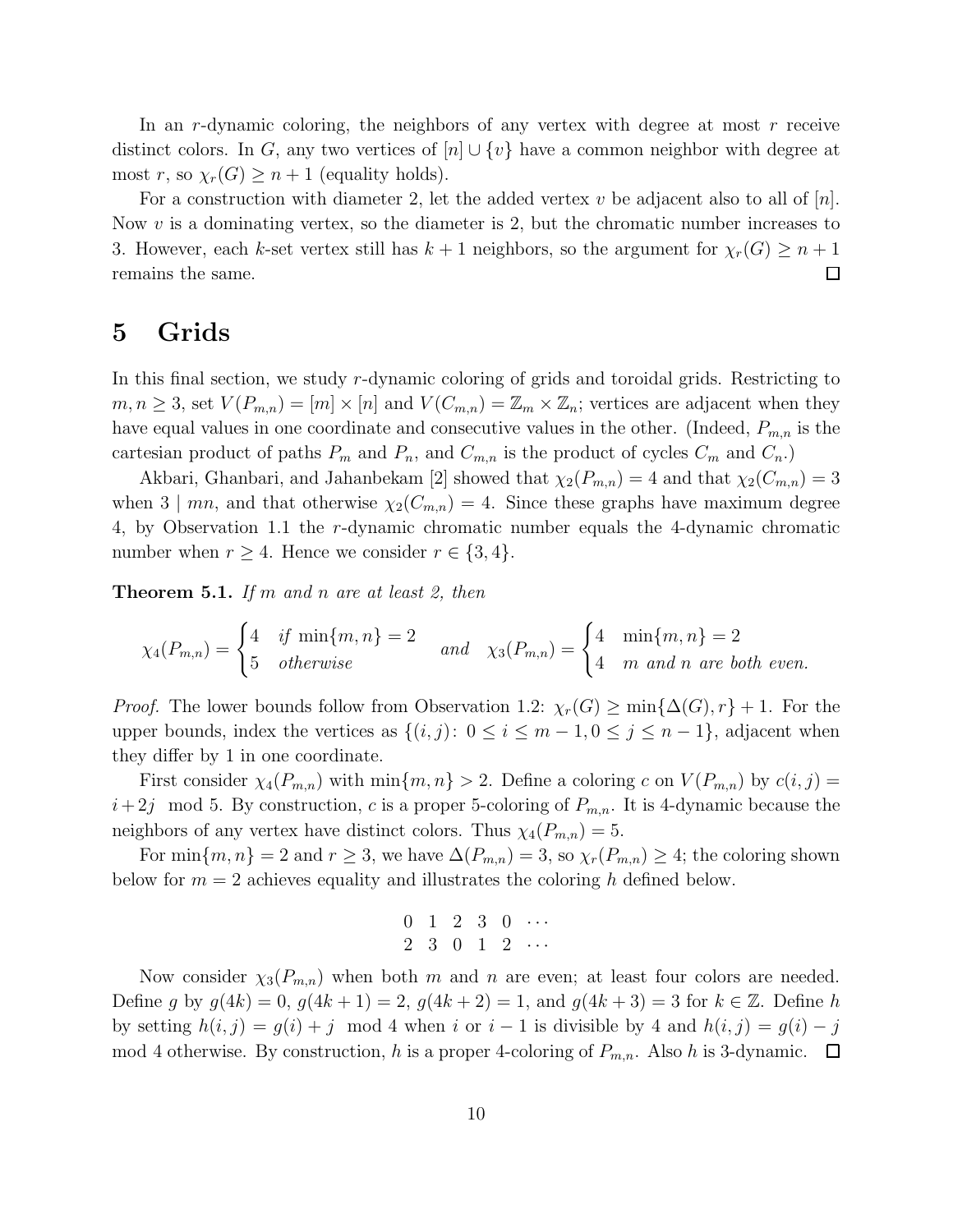The case  $r = 3$  with  $m, n \geq 3$  and  $m, n$  not both even remains. Theorem 5.1 yields  $\chi_3(P_{m,n}) = 5$ , since always  $\chi_r(G) \leq \chi_{r+1}(G)$ . In the next lemma we prove equality when also  $mn \not\equiv 2 \mod 4$ . The more difficult case  $mn \equiv 2 \mod 4$  is completed in [8].

**Lemma 5.2.** A 3-dynamic 4-coloring of  $P_{m,n}$  when  $m, n \geq 3$  and  $m, n$  are not both even requires  $mn \equiv 2 \mod 4$ .

*Proof.* Let A be the matrix with color  $a_{i,j}$  in position  $(i, j)$ , representing the coloring. By symmetry, we let  $m$  (the number of rows) be odd. The four upper-left vertices have distinct colors, since the vertices on the edges of the matrix have degree at most 3. Let  $a = a_{1,1}$ ,  $b = a_{1,2}, c = a_{2,1}$ , and  $d = a_{2,2}$ . The neighbors of a vertex of degree 3 must have the other three colors. This determines the first two rows and first two columns. Once the argument for the first two rows and columns reaches their ends, the same argument determines the elements of the last two rows and columns.

The matrices below, in the two cases  $m \equiv 1 \mod 4$  and  $m \equiv 3 \mod 4$ , exhibit all the cases for m. In the bottom row the first two elements agree with the top row when  $m \equiv 1$ mod 4 and reverse those two elements when  $m \equiv 3 \mod 4$ . The diagram shows that the last two columns exhibit the same behavior.

|          |  |  |                                                                      |  |  |  |  |             |  |  |  |  | a b c d a b c d a b c d a b          |             |  |
|----------|--|--|----------------------------------------------------------------------|--|--|--|--|-------------|--|--|--|--|--------------------------------------|-------------|--|
|          |  |  | a <i>b</i> c d a <i>b</i> c d a <i>b</i> c d a <i>b</i>              |  |  |  |  |             |  |  |  |  | cdabcdabcdabcd                       |             |  |
|          |  |  | $c \, d \, a \, b \, c \, d \, a \, b \, c \, d \, a \, b \, c \, d$ |  |  |  |  | $b \, a$    |  |  |  |  |                                      | $b \, a$    |  |
| $b \, a$ |  |  | $b \quad a$                                                          |  |  |  |  | $d\,c$      |  |  |  |  |                                      | $d\, c$     |  |
|          |  |  | $d \ c \ a \ b \ d \ c \ a \ b \ d \ c \ a \ b \ d \ c$              |  |  |  |  | $a \quad b$ |  |  |  |  |                                      | $a \quad b$ |  |
|          |  |  | a b d c a b d c a b d c a b                                          |  |  |  |  |             |  |  |  |  | $c$ d $b$ a c d $b$ a c d $b$ a c d  |             |  |
|          |  |  | 1 1 4 4 4 3 3 2 2                                                    |  |  |  |  |             |  |  |  |  | $b$ <i>a c d b a c d b a c d b a</i> |             |  |
|          |  |  |                                                                      |  |  |  |  |             |  |  |  |  | 1 1 4 4 3 3 2 2                      |             |  |
|          |  |  |                                                                      |  |  |  |  |             |  |  |  |  |                                      |             |  |

This property of the last two columns occurs for each congruence class of n modulo 4. The numbers below the grid designate where the rows end when n is congruent to 1, 4, 3, or 2, respectively. In the first three cases, the relationship between the top row and bottom row is not as would be required by the last two columns if the rows ended there. Hence in those cases no 3-dynamic 4-coloring can exist.  $\Box$ 

The proof of Lemma 5.2 shows that consistency around the borders can be achieved when m is odd and  $n \equiv 2 \mod 4$ , leaving the possibility of a 3-dynamic 4-coloring in such cases. Using other structural arguments, Kang, Müller, and West [8] found a proof for all  $(m, n)$ with  $mn \equiv 2 \mod 4$  that  $\chi_3(P_{m,n}) > 4$ . Their result completes the following theorem.

**Theorem 5.3.** When m and n are not both even,  $\chi_3(P_{m,n}) = 5$ .

Finally, consider  $\chi_r(C_{m,n})$  for  $r \geq 3$ . Since  $C_{m,n} \cong C_{n,m}$ , we may assume that the remainder upon dividing  $m$  by 4 is no larger than when dividing  $n$  by 4.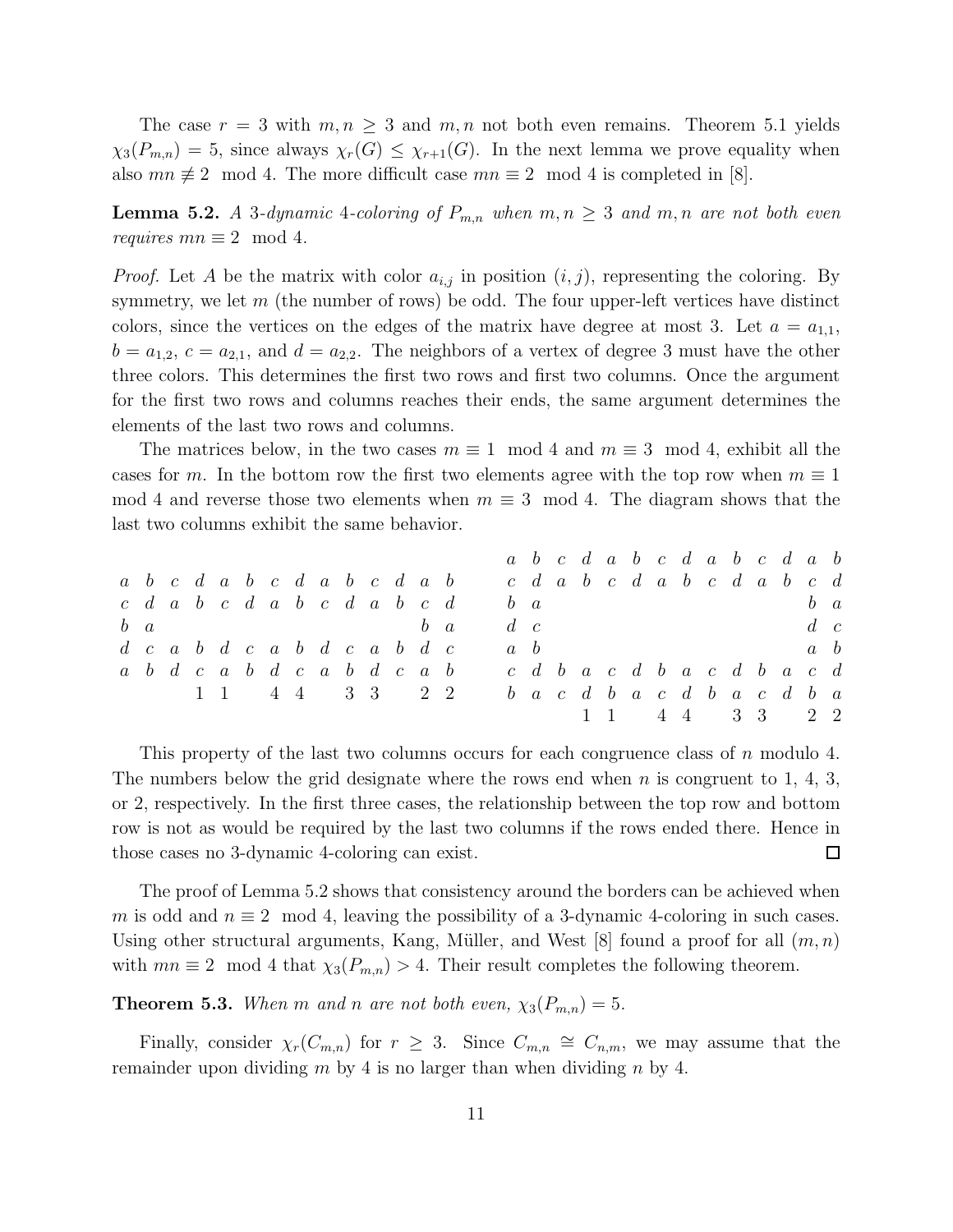**Theorem 5.4.** Always  $\chi_3(C_{m,n}) \geq 4$ . For  $m \equiv s \mod 4$  and  $n \equiv t \mod 4$  with  $0 \leq s \leq$  $t \leq 3$ , equality holds when  $s = 0$  and  $t \neq 3$ .

*Proof.* Since  $C_{m,n}$  is 4-regular, Observation 1.1 yields  $\chi_3(C_{m,n}) \geq 4$ . For the upper bound, we construct colorings. Write  $V(C_{m,n})$  as  $\mathbb{Z}_m \times \mathbb{Z}_n$ , with vertices adjacent when they agree in one coordinate and differ by 1 in the other.

Recall g and h from Theorem 5.1:  $g(4k) = 0$ ,  $g(4k + 1) = 2$ ,  $g(4k + 2) = 1$ , and  $g(4k+3) = 3$  for  $k \in \mathbb{Z}$ . Also  $h(i, j) = g(i) + j \mod 4$  when i or  $i - 1$  is divisible by 4, and  $h(i, j) = g(i) - j$  mod 4 otherwise. Indexing of the rows and columns begins with 0. Below we illustrate h and two modifications of h used when  $s = 0$ . Also let A denote the 4-by-4 matrix appearing in the first four columns of the first matrix below. Note that  $h$  is a tiling by copies of A when  $s = t = 0$ , and otherwise it uses portions of A in the rows and columns after the last multiple of 4.

|  | $0 \t1 \t2 \t3 \t0 \t1$ |  |  |  | $0 \t1 \t2 \t3 \t1$                 |                                     | 0 1 2 3 0 1 2               |  |                             |  |
|--|-------------------------|--|--|--|-------------------------------------|-------------------------------------|-----------------------------|--|-----------------------------|--|
|  | 2 3 0 1 2 3             |  |  |  | $2 \quad 3 \quad 0 \quad 1 \quad 3$ |                                     | $4 \t3 \t0 \t1 \t2 \t3 \t0$ |  |                             |  |
|  | $1 \t0 \t3 \t2 \t1 \t0$ |  |  |  |                                     | $1 \quad 0 \quad 3 \quad 2 \quad 0$ |                             |  | $1 \t0 \t3 \t2 \t1 \t0 \t3$ |  |
|  | 3 2 1 0 3 2             |  |  |  | $3 \t2 \t1 \t0 \t2$                 |                                     | $3 \t2 \t1 \t0 \t3 \t2 \t4$ |  |                             |  |

As shown above on the left, each column is periodic, so each vertex has vertically neighboring colors distinct and different from its own. When  $t = 0$ , the coloring is 4-dynamic (for the same reason) and hence also 3-dynamic. When  $t = 2$ , the coloring is still proper, but the vertices in the last column have horizontal neighbors with the same color; the coloring is still 3-dynamic.

When  $t = 1$ , modify h by changing the colors on column  $n-1$  (the last column) to agree with those on column 1 (the second column). Colors on vertices in the last column now differ by 2 from the color to their left, so the coloring is proper. Vertices in the last two columns have three distinct colors in their neighborhoods; other vertices have four.  $\Box$ 

In the remaining cases, explicit constructions yield  $\chi_3(C_{m,n}) \leq 6$  (see [17]), but we have not determined the optimal values. Similarly, for  $r \geq 4$  we have  $\chi_r(C_{m,n}) = \chi_4(C_{m,n}) \geq$ 5, with equality when  $m$  and  $n$  are both divisible by 5, and explicit constructions yield  $\chi_4(C_{m,n}) \le 9$  (see [17]). Note that  $\chi_4(C_{3,3}) = 9$ , since  $(C_{3,3})^2$  is a complete graph.

# References

- [1] S. Akbari, M. Ghanbari, S. Jahanbekam, On the dynamic chromatic number of graphs, in Combinatorics and graphs. Contemp. Math. 531 (Amer. Math. Soc. 2010), 1–18.
- [2] S. Akabari, M. Ghanbari, S. Jahanbekam, On the list dynamic coloring of graphs. Discrete Applied Math. 157 (2009), 3005–3007.